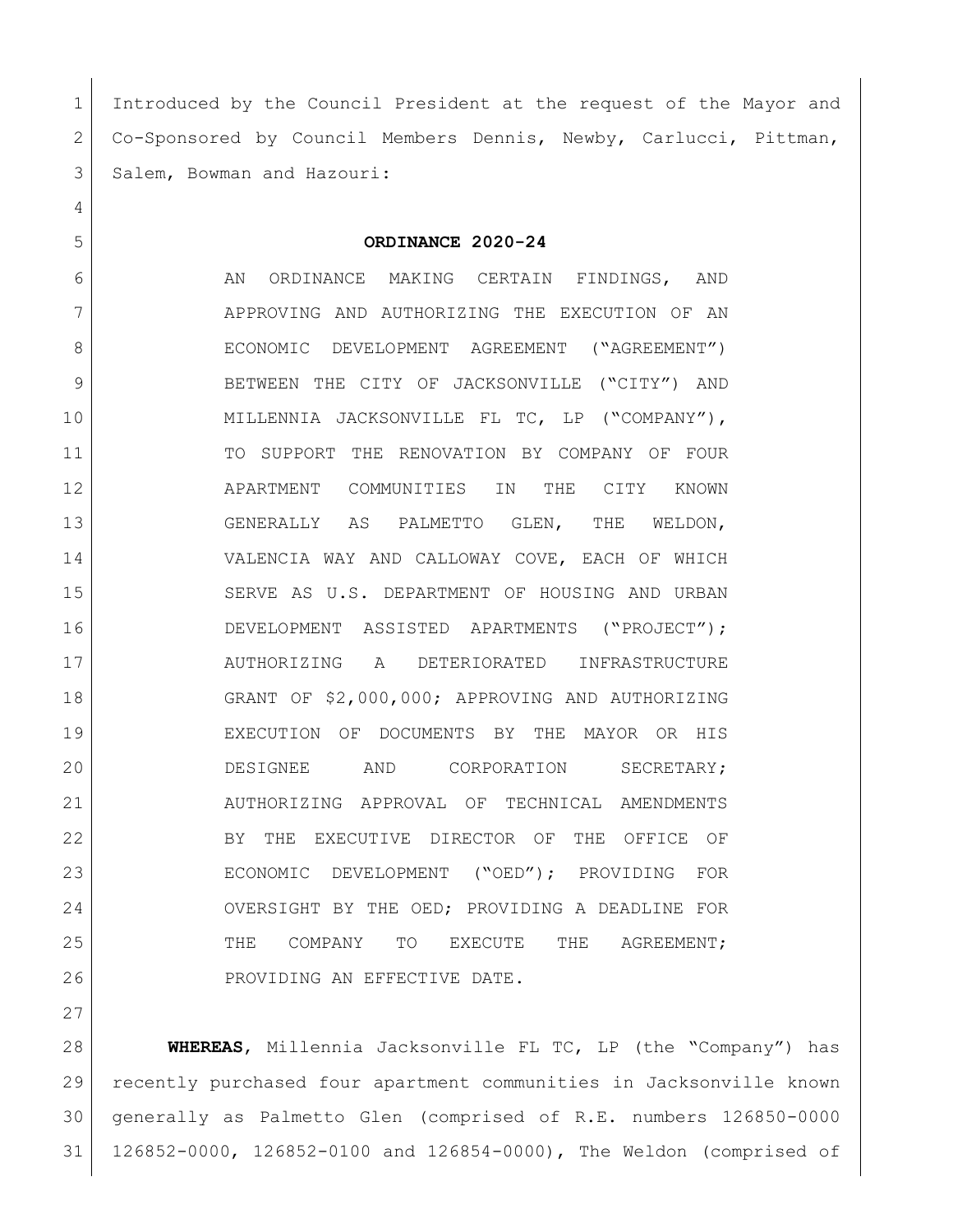R.E. number 085587-0000), Valencia Way (comprised of R.E. numbers 066231-0000 and 066239-0000), and Calloway Cove (comprised of R.E. number 029930-0000), each of which serve as U.S. Department of Housing and Urban Development assisted apartment communities; and

 **WHEREAS**, after purchasing the apartment communities the Company has begun making renovations to the communities, including but not limited to replacement of natural gas systems and infrastructure, major plumbing repairs, and repairs to reverse the overall deterioration of all four communities, and for the reasons 10 more fully described below and in the Project Summary, the payment of the Deteriorated Infrastructure ("DI") Grant in such amounts 12 serves a paramount public purpose; and

 **WHEREAS**, the OED has negotiated the Agreement and, based upon 14 the contents of the Agreement, has determined the Agreement and the uses contemplated therein to be in the public interest, and has determined that the public actions and financial assistance contemplated in the Agreement take into account and give consideration to the long-term public interests and public interest 19 benefits to be achieved by the City; and

 **WHEREAS**, the Company has requested the City to enter into an agreement in substantially the form placed **On File** with the 22 Legislative Services Division; now therefore,

**BE IT ORDAINED** by the Council of the City of Jacksonville:

 **Section 1. Findings.** It is hereby ascertained, 25 determined, found and declared as follows:

(a) The recitals set forth herein are true and correct.

 (b) The location of the Company's Project in Jacksonville, Florida, is more particularly described in the Agreement. The Project will promote and further the public and municipal purposes of the City.

(c) Enhancement of the City's tax base and revenues, are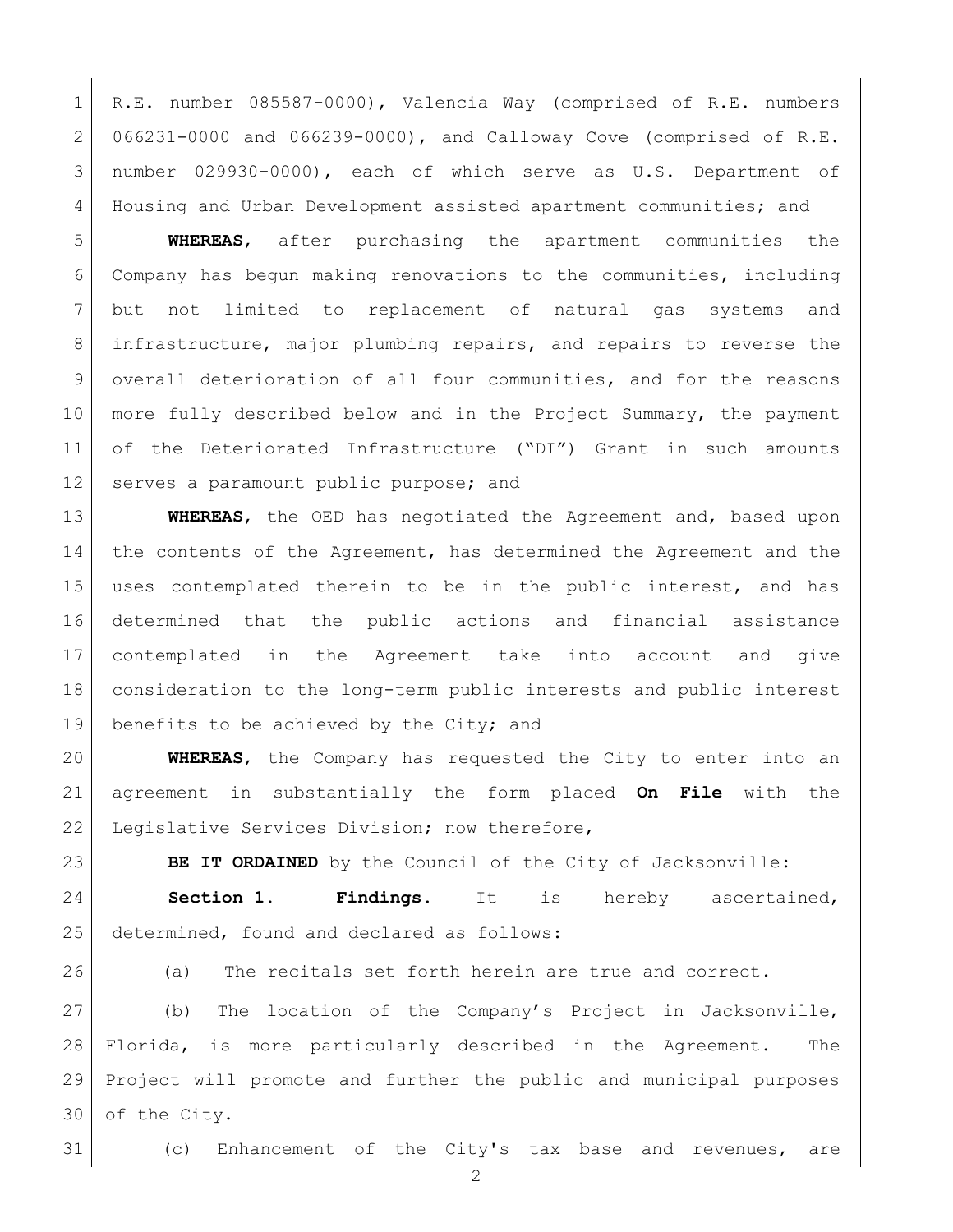matters of State and City policy and State and City concern in order 2 that the State and its counties and municipalities, including the City, shall not continue to be endangered by unemployment, underemployment, economic recession, poverty, crime and disease, and consume an excessive proportion of the State and City revenues because of the extra services required for police, fire, accident, health care, elderly care, charity care, hospitalization, public housing and housing assistance, and other forms of public 9 protection, services and facilities.

 (d) The provision of the City's assistance as identified in the Agreement is necessary and appropriate to make the Project feasible; and the City's assistance is reasonable and not excessive, taking into account the needs of the Company to make the Project economically and financially feasible, and the extent of the public benefits expected to be derived from the Project, and taking into account all other forms of assistance available.

 (e) The Company is qualified to carry out and complete the construction and equipping of the Project, in accordance with the Agreement.

 (f) The authorizations provided by this Ordinance are for public uses and purposes for which the City may use its powers as a county, municipality and as a political subdivision of the State of Florida and may expend public funds, and the necessity in the public interest for the provisions herein enacted is hereby declared as a matter of legislative determination.

26 (g) This Ordinance is adopted pursuant to the provisions of Chapters 163, 166 and 125, Florida Statutes, as amended, the City's 28 Charter, and other applicable provisions of law.

 **Section 2. Economic Development Agreement Approved**. There is hereby approved, and the Mayor and Corporation Secretary are 31 authorized to execute and deliver, for and on behalf of the City,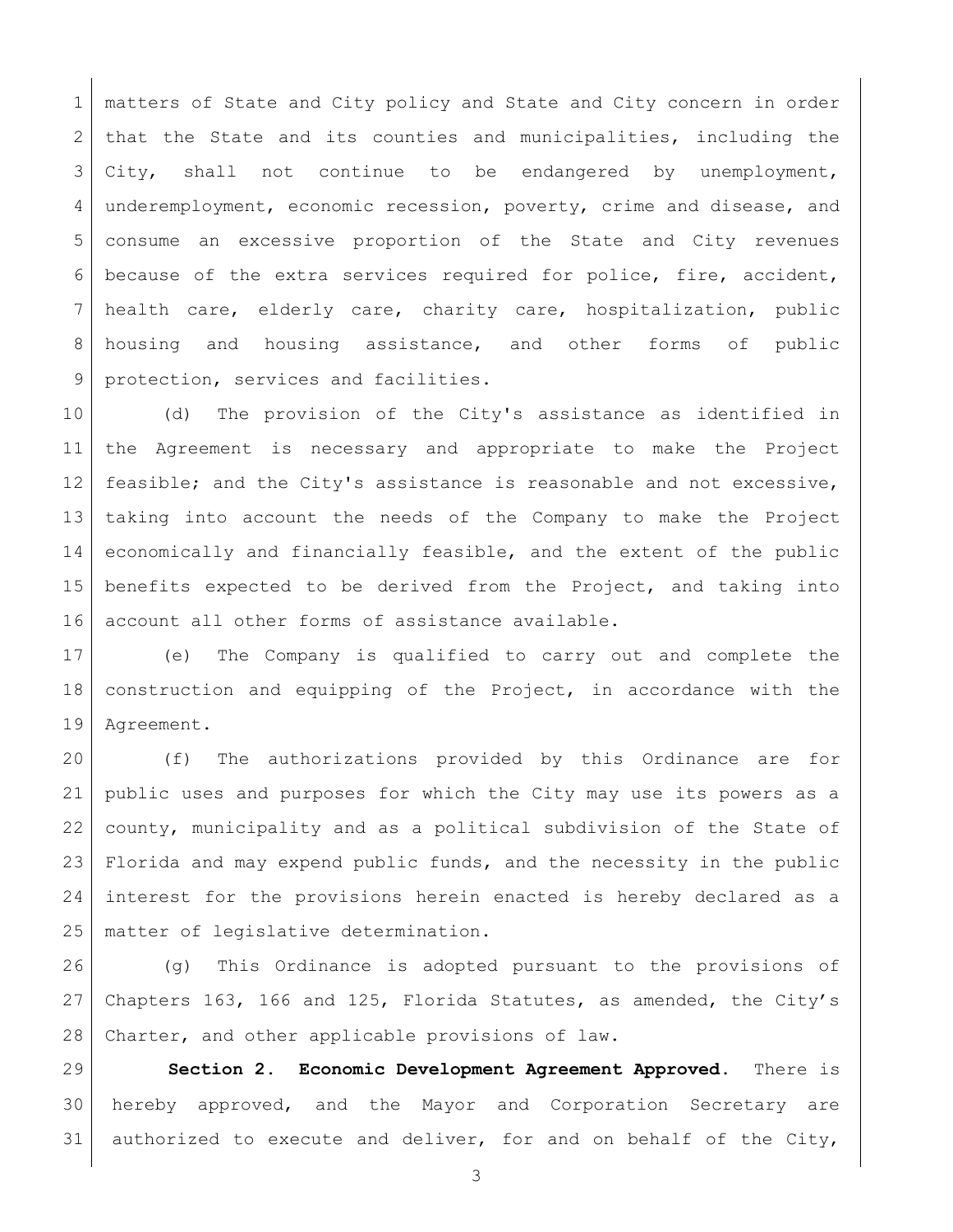1 an agreement between the City and the Company, substantially in the form placed **On File** with the Legislative Services Division (with 3 such "technical" changes as herein authorized), for the purpose of 4 implementing the recommendations of the OED, as are further described in the Project Summary attached hereto as **Exhibit 1**.

6 | The Agreement may include such additions, deletions and changes as may be reasonable, necessary and incidental for carrying 8 out the purposes thereof, as may be acceptable to the Mayor, or his designee, with such inclusion and acceptance being evidenced by execution of the Agreement by the Mayor or his designee. No modification to the Agreement may increase the financial obligations or the liability of the City and any such modification shall be technical only and shall be subject to appropriate legal review and approval of the General Counsel, or his or her designee, and all other appropriate action required by law. "Technical" is herein defined as including, but not limited to, changes in legal descriptions and surveys, descriptions of infrastructure improvements and/or any road project, ingress and egress, easements and rights of way, performance schedules (provided that no performance schedule may be extended for more than one year without City Council approval) design standards, access and site plan, which have no financial impact.

## **Section 3. Payment of DI Grant.**

24 (a) The DI Grant shall not be deemed to constitute a debt, liability, or obligation of the City or of the State of Florida or any political subdivision thereof within the meaning of any constitutional or statutory limitation, or a pledge of the faith and credit or taxing power of the City or of the State of Florida or any political subdivision thereof, but shall be payable solely from the funds provided therefor as provided in this Section. The Agreement shall contain a statement to the effect that the City shall not be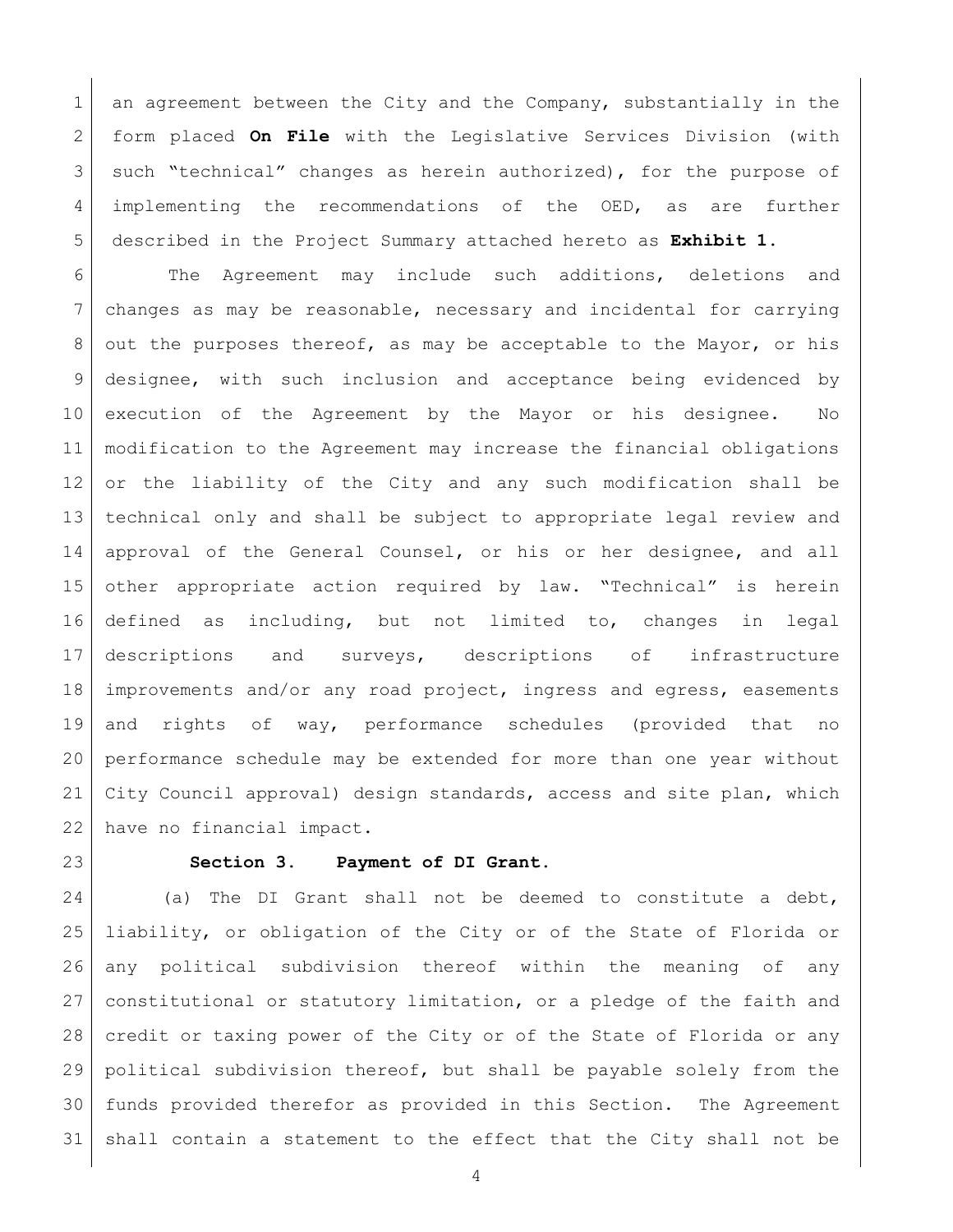obligated to pay any installment of its financial assistance to the Company except from the non-ad valorem revenues or other legally available funds provided for that purpose, that neither the faith and credit nor the taxing power of the City or of the State of Florida or any political subdivision thereof is pledged to the payment of any portion of such financial assistance, and that the Company, or any person, firm or entity claiming by, through or under 8 | the Company, or any other person whomsoever, shall never have any 9 right, directly or indirectly, to compel the exercise of the ad valorem taxing power of the City or of the State of Florida or any political subdivision thereof for the payment of any portion of such financial assistance.

 (b) The Mayor, or his designee, is hereby authorized to and shall disburse the annual installments of the DI Grant as provided in this Section in accordance with this Ordinance and the Agreement.

 **Section 4. Designation of Authorized Official/OED Contract Monitor.** The Mayor is designated as the authorized official of the City for the purpose of executing and delivering any contracts and documents and furnishing such information, data and documents for the Agreement and related documents as may be required and otherwise to act as the authorized official of the City in connection with the Agreement, and is further authorized to designate one or more other officials of the City to exercise any of the foregoing authorizations and to furnish or cause to be furnished such information and take or cause to be taken such action as may be necessary to enable the City to implement the Agreement according to its terms. The OED is hereby required to administer and monitor the Agreement and to handle the City's responsibilities thereunder, including the City's responsibilities under such Agreement working with and supported by all relevant City departments.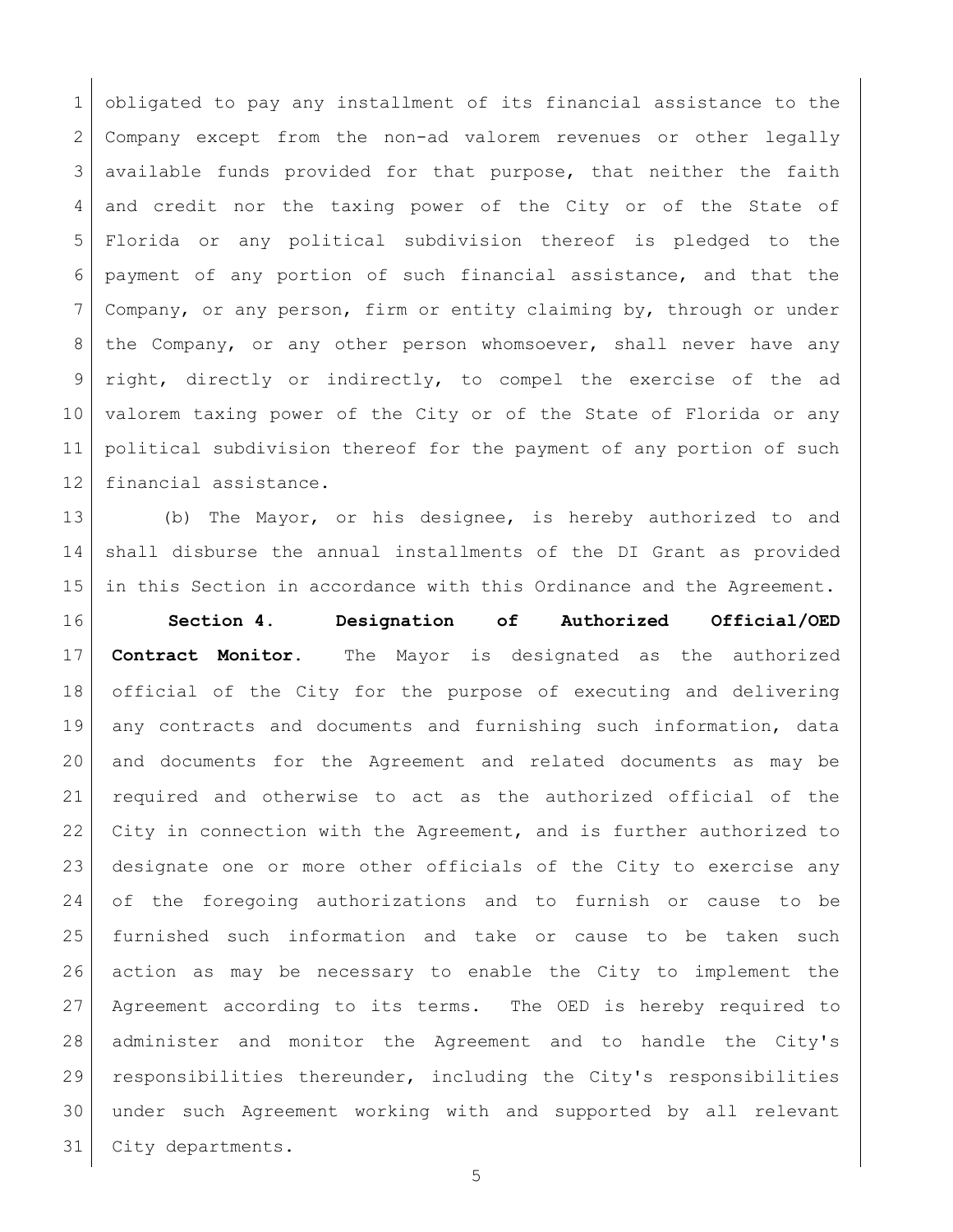**Section 5. Further Authorizations.** The Mayor, or his designee, and the Corporation Secretary, are hereby authorized to execute the Agreement and all other contracts and documents and otherwise take all necessary action in connection therewith and herewith. The Executive Director of the OED, as contract administrator, is authorized to negotiate and execute all necessary changes and amendments to the Agreement and other contracts and documents, to effectuate the purposes of this Ordinance, without further Council action, provided such changes and amendments are limited to amendments that are technical in nature (as described in Section 2 hereof), and further provided that all such amendments shall be subject to appropriate legal review and approval by the 13 General Counsel, or his or her designee, and all other appropriate 14 official action required by law.

 **Section 6. Oversight Department.** The OED shall oversee 16 the Project described herein.

**Section 7.** Execution of Agreement. If the Agreement approved by this Ordinance has not been signed by the Company within ninety (90) days after the OED delivers or mails the unexecuted Agreement to the Company for execution, then the City Council approvals in this Ordinance and authorization for the Mayor to execute the Agreement are automatically revoked, provided however, that the Executive Director of the OED shall have the authority to extend such ninety (90) day period in writing at his discretion for up to an additional ninety (90) days.

 **Section 8. Effective Date.** This Ordinance shall become effective upon signature by the Mayor or upon becoming effective without the Mayor's signature.